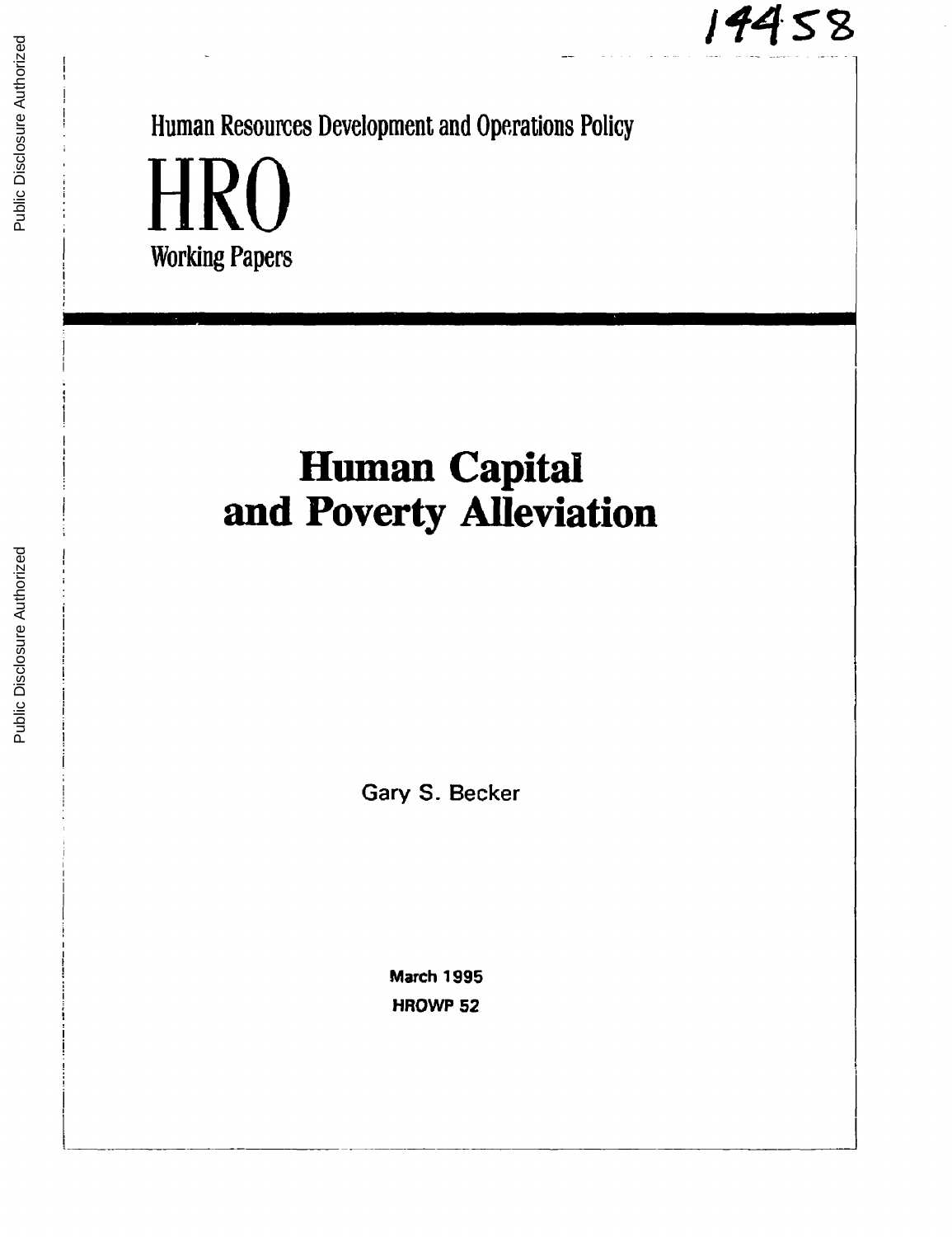Papers in this series are not formal publications of the World Bank. They present preliminary and unpolished results of analysis that are circulated to encourage discussion and comment; citation and the use of such a paper should take account of its provisional character. The findings, interpretations, and conclusions expressed in this paper are entirely those of the author(s) and should not be attributed in any manner to the World Bank, to its affiliated organizations, or to members of its Board of Executive Directors or the countries they represent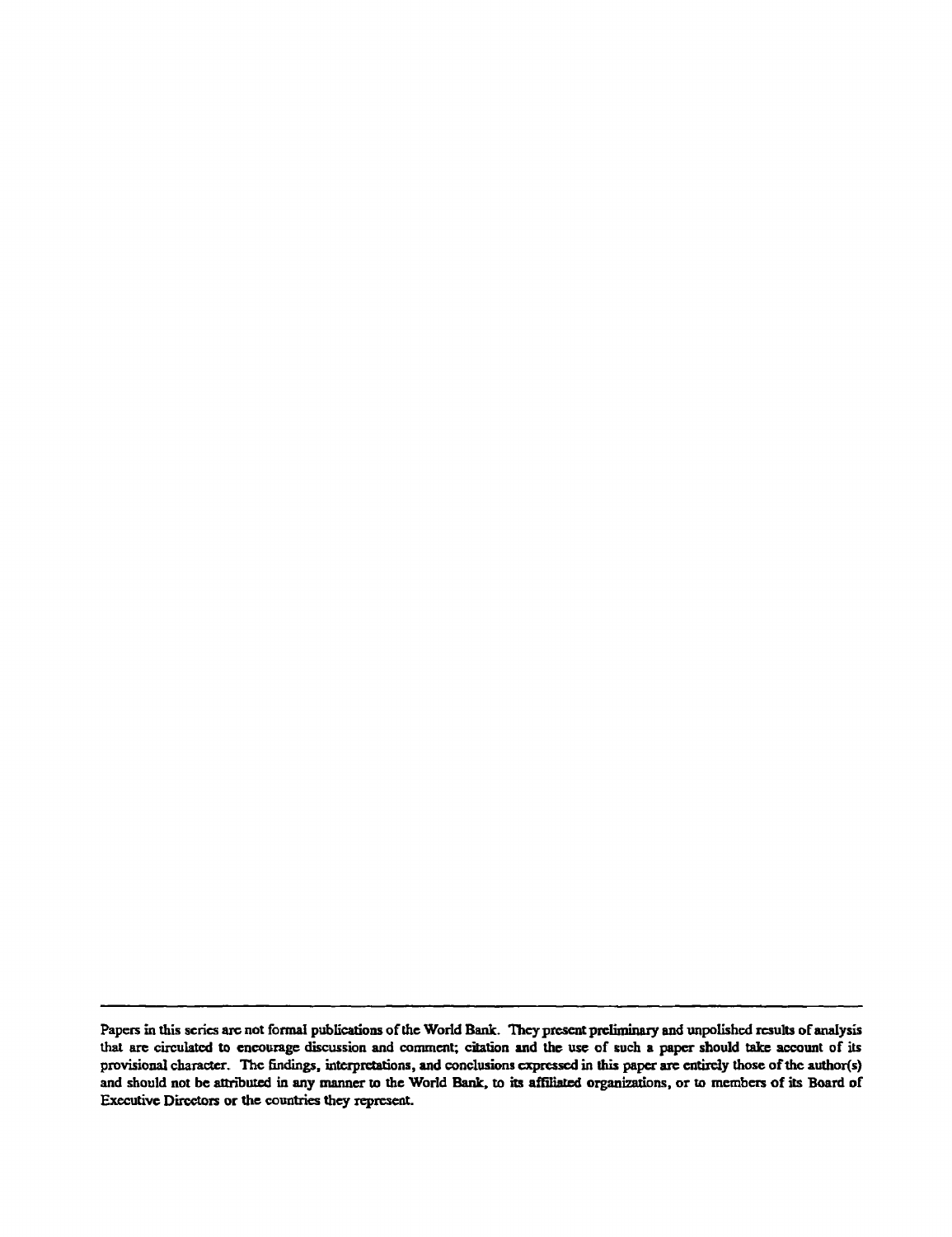Human Capital and Poverty Alleviation

by Gary S. Becker<sup>\*</sup>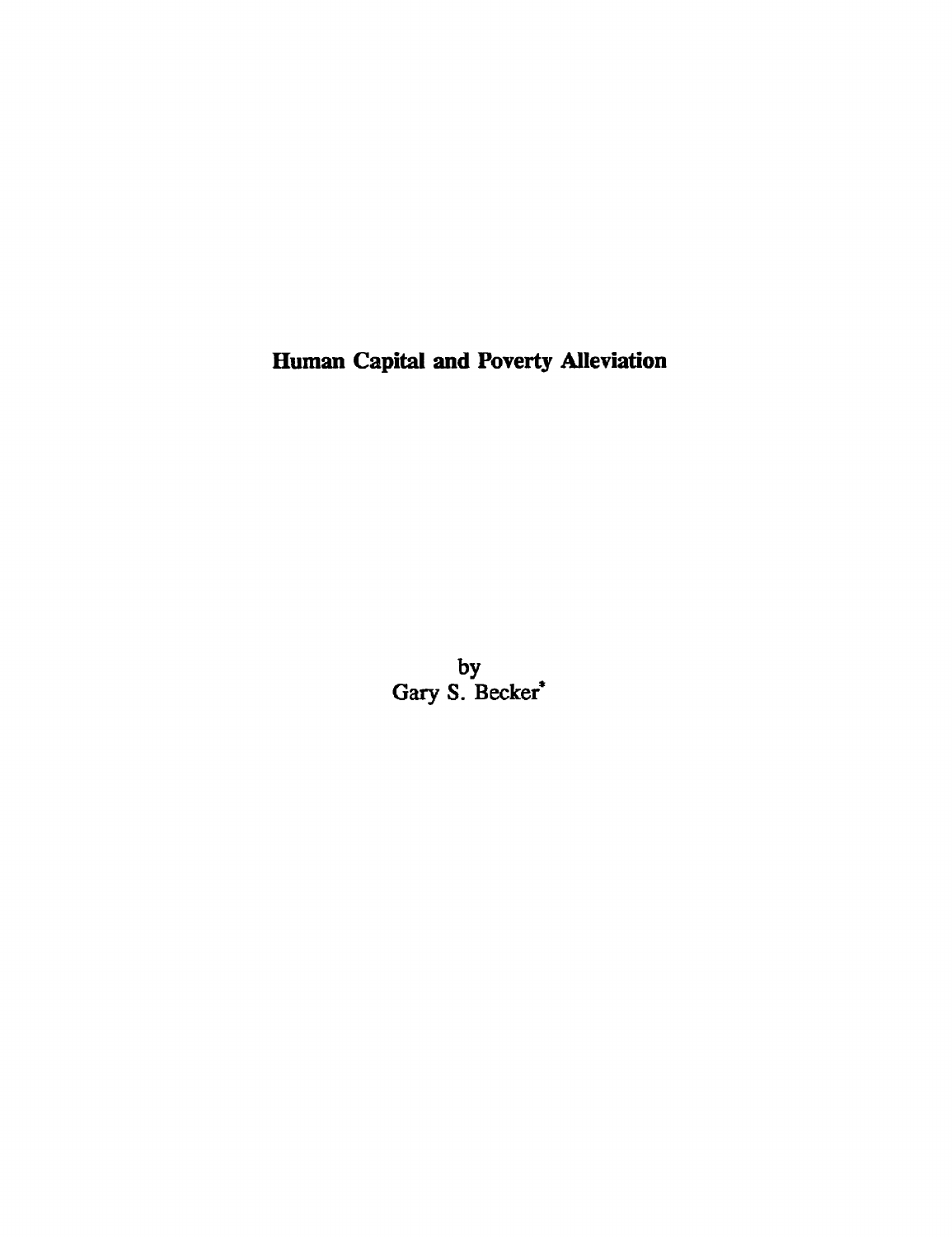$\ddot{\phantom{0}}$ 

<sup>\*</sup> Gary S. Becker is Professor of Economics and Sociology at the University of Chicago and the recipient of the 1992 Nobel Prize in Economics. This paper is based on the transcript of a lecture presented by Professor Becker at the World Bank on December 16, 1994. The paper includes a summary of questions from the audience asked at the conclusion of the lecture, and Professor Becker's responses.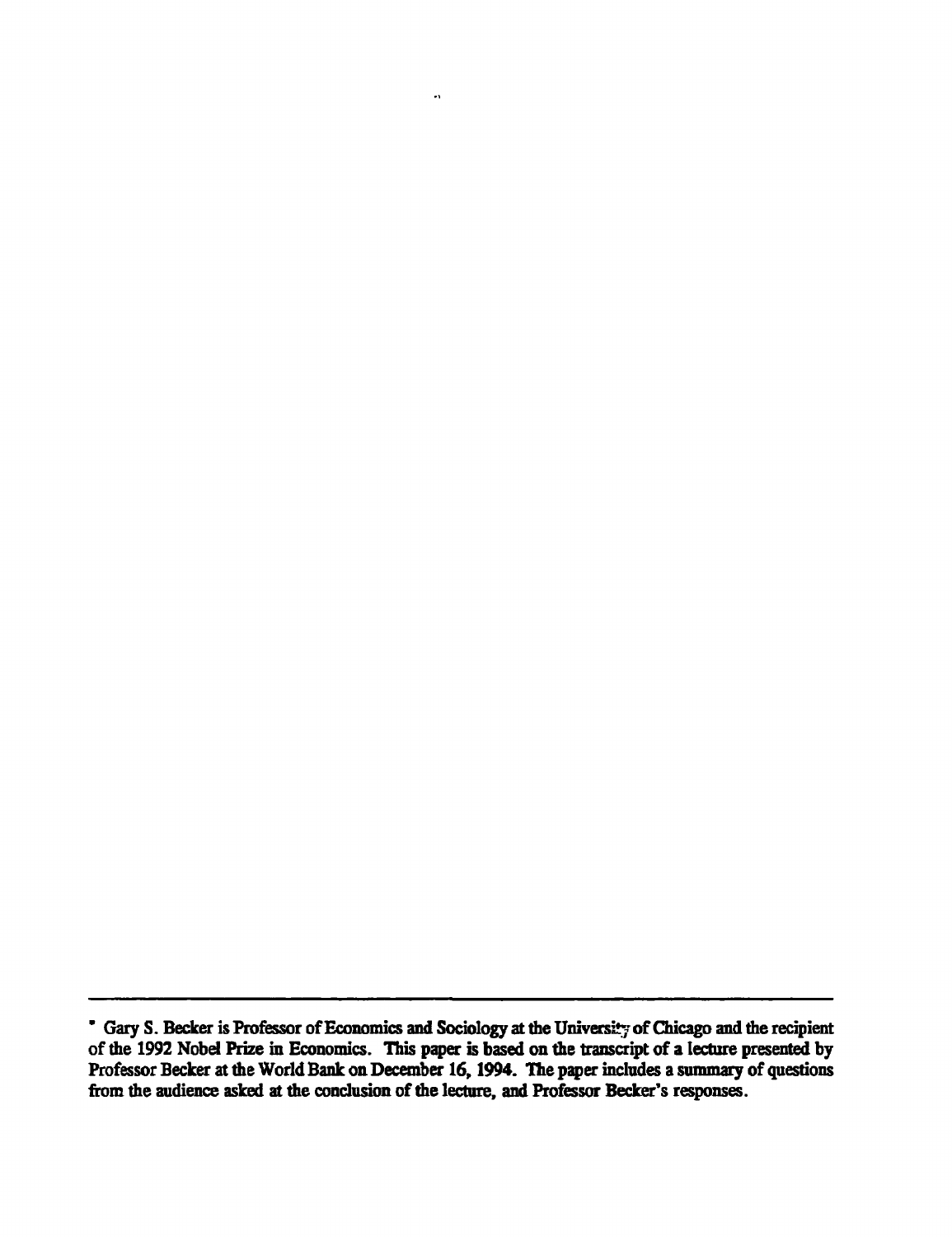# **Contents**

 $\sim$ 

| Questions from the Floor and Professor Becker's Responses 14 |  |
|--------------------------------------------------------------|--|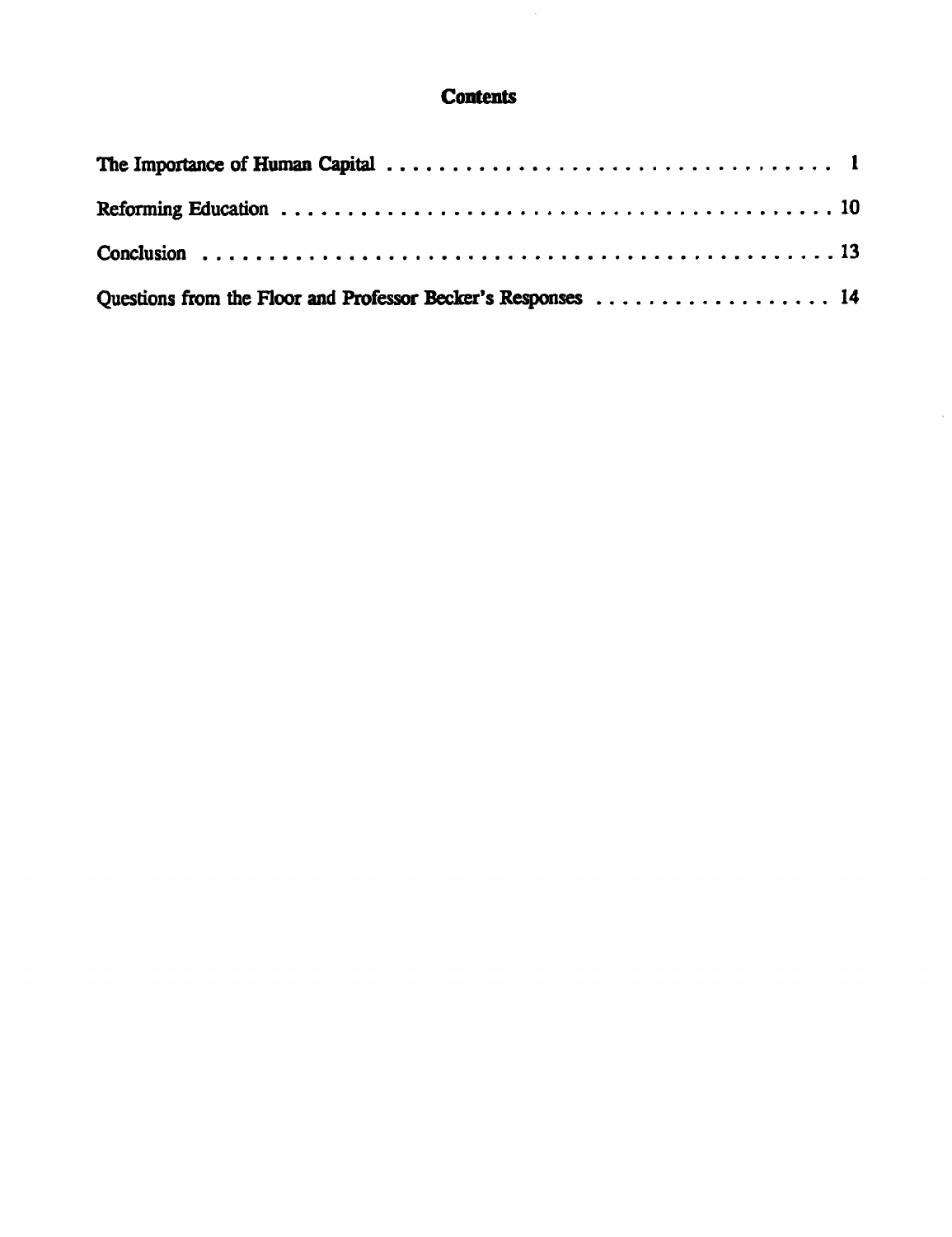### The Inportance of Human Capital

Since I believe that the main purpose of economics is to understand and to help alleviate poverty, it may seem redundant for me to place the word poverty in the title of this talk. I have done so because there is such an intimate and transparent relation between investments in human capital and the alleviation of poverty. That is the theme of my presentation. I will not break new ground but discuss some of the available evidence.

Prior to the nineteenth century, systematic investment in human capital was not important in any country. Expenditures on schooling, on-the-job training, and other forms of investment were quite small. This began to change radically during that century with the application of science to the development of new goods and more efficient methods of production, first in Great Britain, and then gradually spreading to other countries.

During this century, education, skills, and other knowledge have become crucial determinants of a person's and a nation's productivity. One can even call the twentieth century the Age of Human Capital in the sense that the primary determinant of a country's standard of living is how well it succeeds in developing and utilizing the skills, knowledge, health, and habits of its population.

It has been estimated that human capital - education, on-the-job and other training, and health - comprises about 80 percent of the capital or wealth in the United States and other advanced countries. Even if such estimates are somewhat exaggerated  $-$  and I do not believe any exaggeration is large  $-$  these estimates clearly indicate that human capital can be neglected at a country's peril.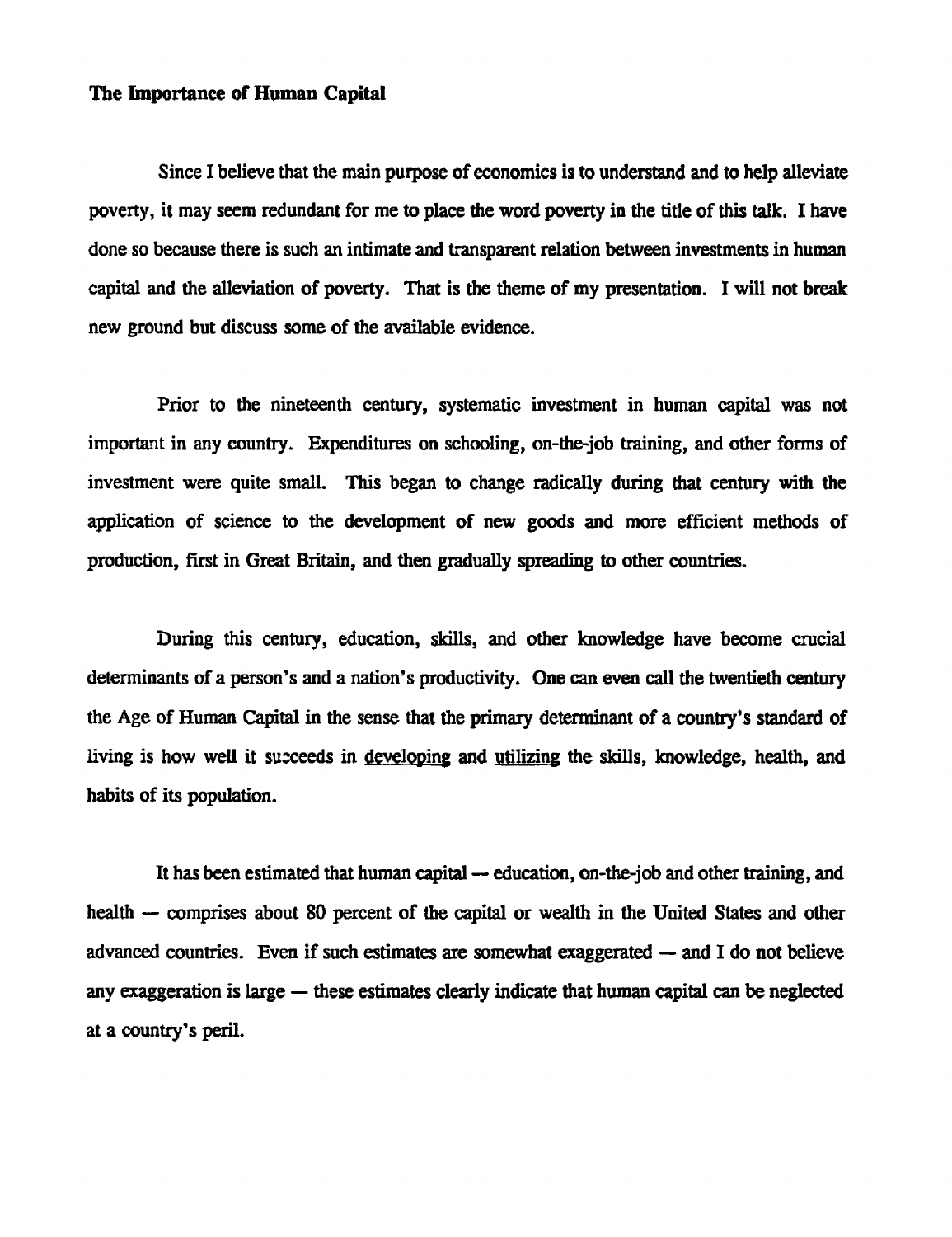The importance of human capital to growth is perhaps excessively illustrated by the outstanding records of Japan, Taiwan, Hong Kong, South Korea, and other fast growing Asian economies. But they are obvious examples because they lack natural resources  $-$  which is typically greatly overstated as a determinant of economic performance - and face discrimination against their exports in the West. Nevertheless, they have managed to grow extremely rapidly in significant part because they have had a well-trained, educated, and hard-working labor force, and dedicated parents.

The Asian examples are very relevant for another reason that is not emphasized enough. Not very long ago, Asia was considered culturally unable to progress because of the Mandarin tradition and other 'obstacles. Similarly, Latin America was considered to have cultures that were too 'easy going' to allow rapid economic development. That claim has also been disproved by the great successes in many parts of Latin America  $-$  including Chile, it looks like in Mexico, and perhaps in Argentina, Peru, and Brazil  $-$  and by a few African success stories. There is not a major cultural tradition anywhere that would prevent sizable economic growth with proper government policies toward investments in human capital and in other areas.

But, to protect against the risk that considering the Asian tigers or other examples involves selection of cases favorable to the thesis that human capital is important to growth, it is desirable to look systematically at the growth records of a large set of countries. Studies have related the growth in per capita incomes since 1960 of more than one hundred countries to the fraction of the populations with elementary school, high school, and higher education, life expectancy, initial per capita incomes in 1960, investments in physical capital, and to many other variables.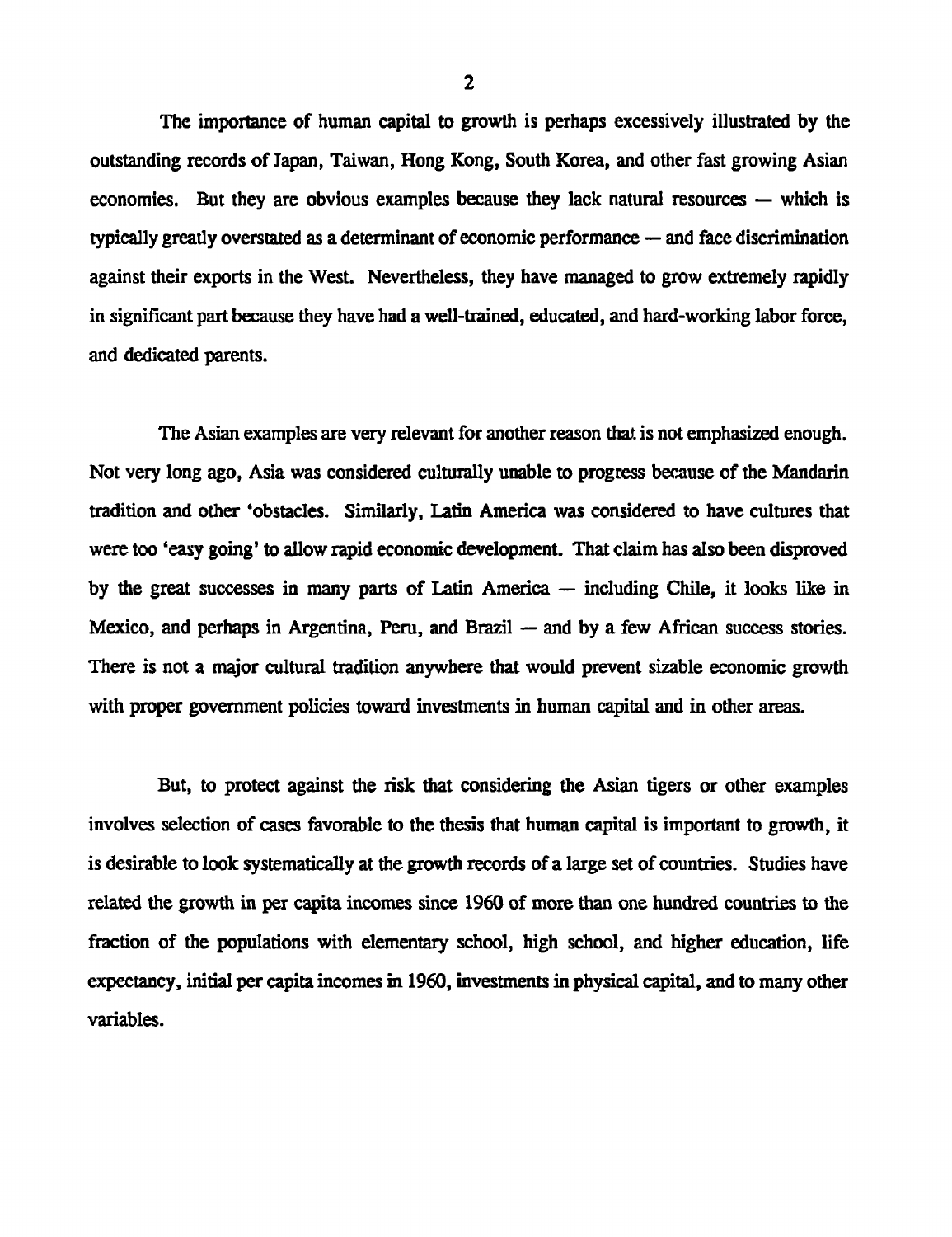Almost without exception, these studies show a close relation during the past several decades between economic performance and schooling, life expectancy, and other human capital measures. In particular, although on the average third world nations grew a little less rapidly than richer ones, poorer nations with more educated and healthier populations managed to grow faster than average. Especially important are elementary and secondary education.

The importance of education and training as factors in promoting economic growth was ignored in writings on economic development after World War II in the 1950s and 1960s. Most of this literature believed that physical capital and protected domestic markets were the keys to growth, and that countries which encouraged more investments in machines and plants and export substitution would succeed in growing more rapidly.

Of course, machines and other physical capital are important. But alone they are far from sufficient in producing growth because skilled workers and managers, and innovative entrepreneurs are needed to operate complicated machinery, to produce efficiently, to develop new products and processes, and to utilize innovations from other countries. Neglect of human capital and world markets by most economists at that time led to a seriously distorted view of the growth process, and ultimately to a failed vision of what is necessary to achieve economic progress and reductions of poverty.

The World Bank gave very little attention to human capital at that time, both in its lending policies and in its research and country studies. Gradually, the Bank, as well as the profession, began to change its approach to development. I am happy to know that now not only is research on human capital thriving at the Bank, but the Bank's lending practices also have shifted a little towards health, education and training programs.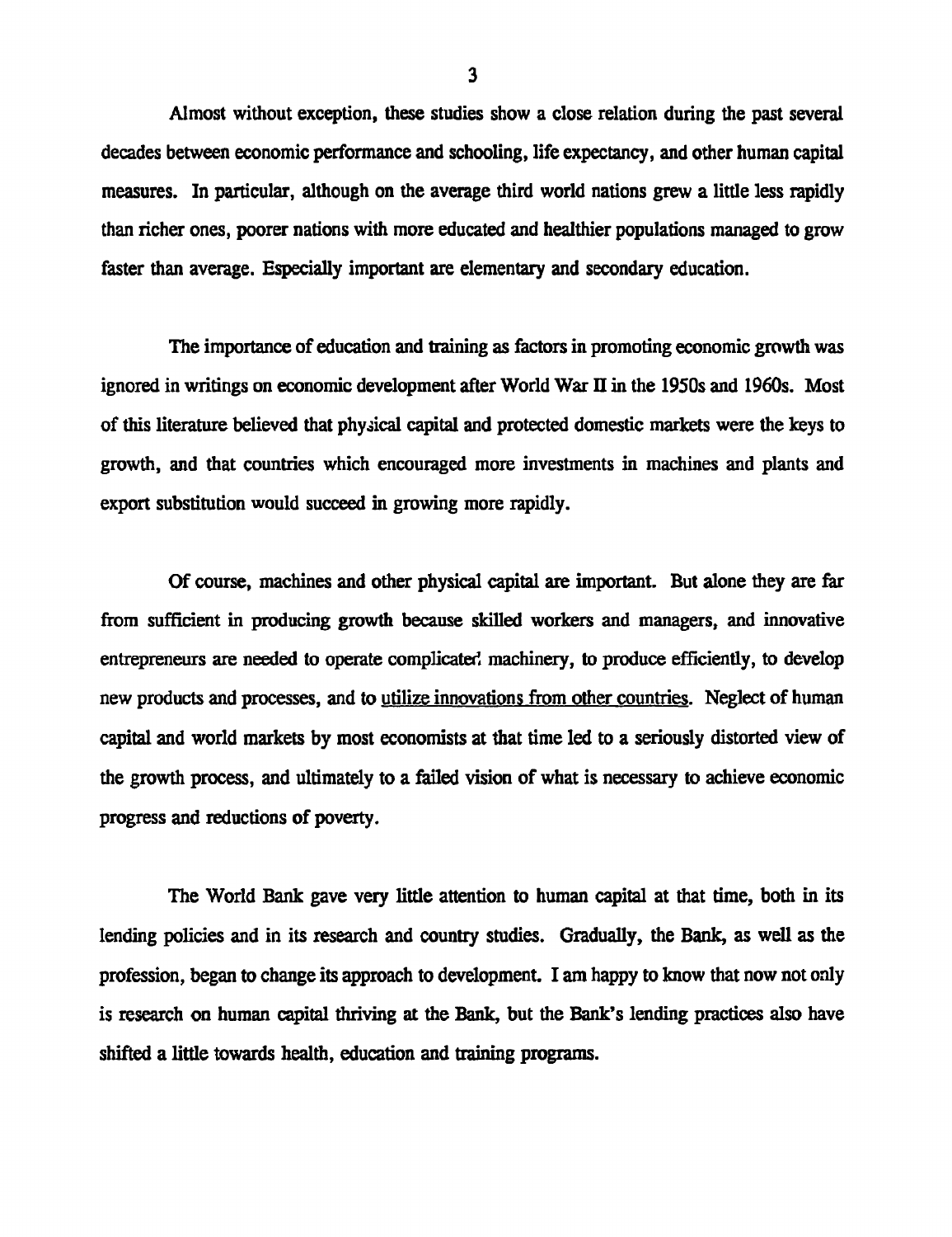Since differences in the economic experiences of countries are not controlled experiments, one should be hesitant to assume that investments in human capital cause economic welfare to improve. Fortunately, other kinds of evidence support the inference that human capital greatly raises economic well being and reduces poverty.

The early literature on human capital did not formalize the relationship between development and human capital investment. That is what so-called endogenous growth models have done in recent years. An important ingredient in most of these models is the attention paid to human capital as an engine of economic growth.

I am not going to summarize that literature, because that is not the main theme of my talk today. But I want to refer briefly to some work that I have been involved in that tries to link not only human capital and growth, but also human capital and population change.

Our work builds on family choices, for families have a choice between investments in human capital of each child and the number of children they have. In the literature this is sometimes called a tradeoff between the quality  $-$  this may not be a good word  $-$  and the quantity of children.

Families tend to have fewer children as they invest more in the education and health of each one. And with the increasing value of the parents' time, families also do not want to have as many children and shift toward doing more for each child  $-$  greater concern about health, schooling, training, and values.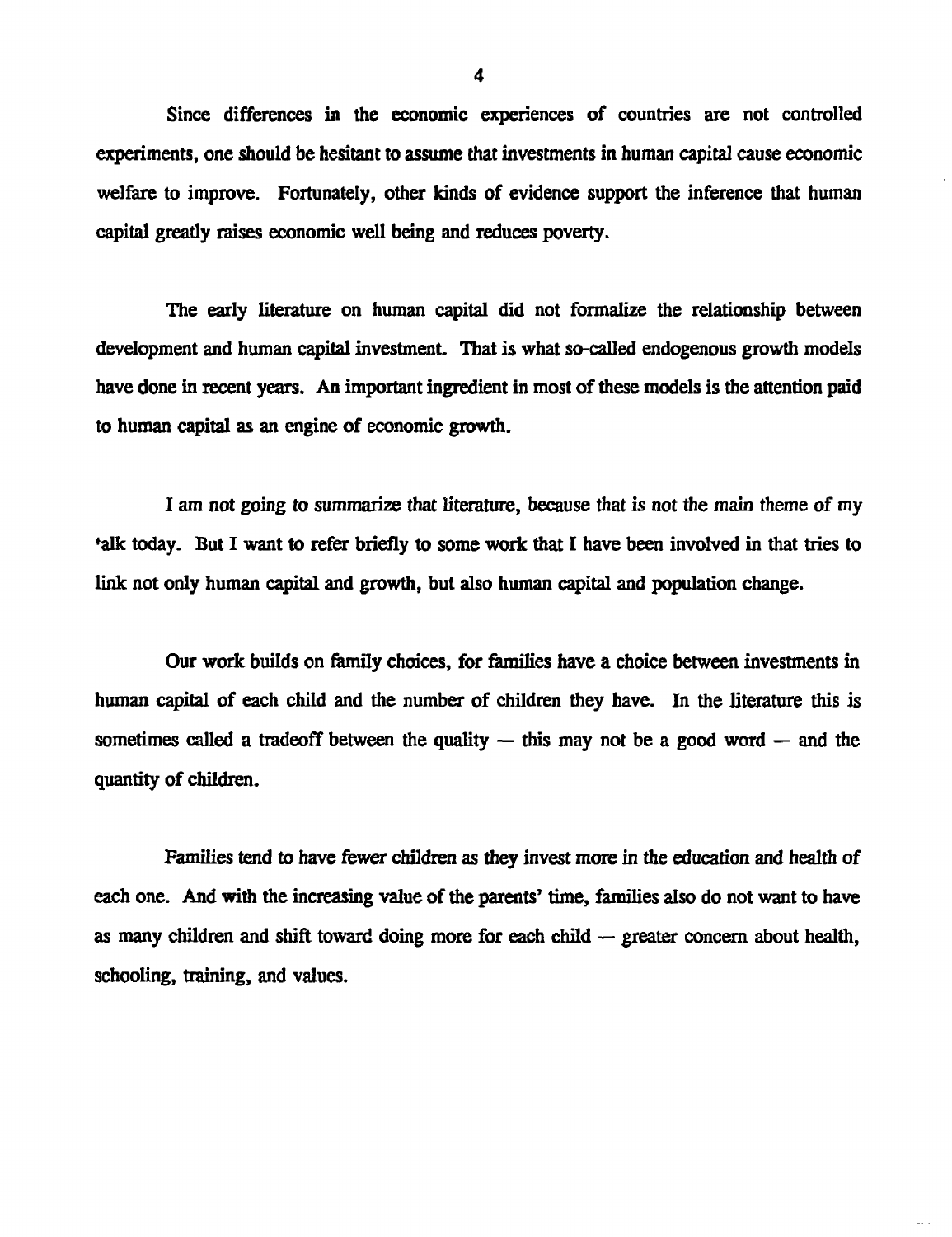We show in our paper that these considerations could lead to a cumulative growth process, where a society has high incomes, low fertility, substantial investments in human capital, and continuing growth  $-$  more or less like the rich economies of the developed world today.

On the other hand, a country could end up with low per capita incomes, high fertility, and little investment in human capital. We tried to analyze what determines which path a country takes.

Birth rates and other measures of family size are negatively related to the education and training of parents, especially that of mothers, in poorer as well as richer nations. More educated parents have fewer children because they spend their time and limited financial resources on investing in the education and health of each child rather than in having many children.

This evidence indicates that education and training contributes to growth in per capita incomes partly by helping to control the Malthusian specter of rapid population increases that eat up the potential for growth in living standards. Parents do spend more on children when their incomes and education increase  $-$  as Malthusian models predict  $-$  but they spend more mainly by caring for fewer children much better, and by educating them much more extensively.

Therefore, countries concerned about population growth and high levels of mortality can take important indirect steps to reduce family size, especially by encouraging elementary school and secondary education, particularly among women. The education of girls tends to lag in all less-developed countries, although it especially lags in Moslem countries and in traditional families.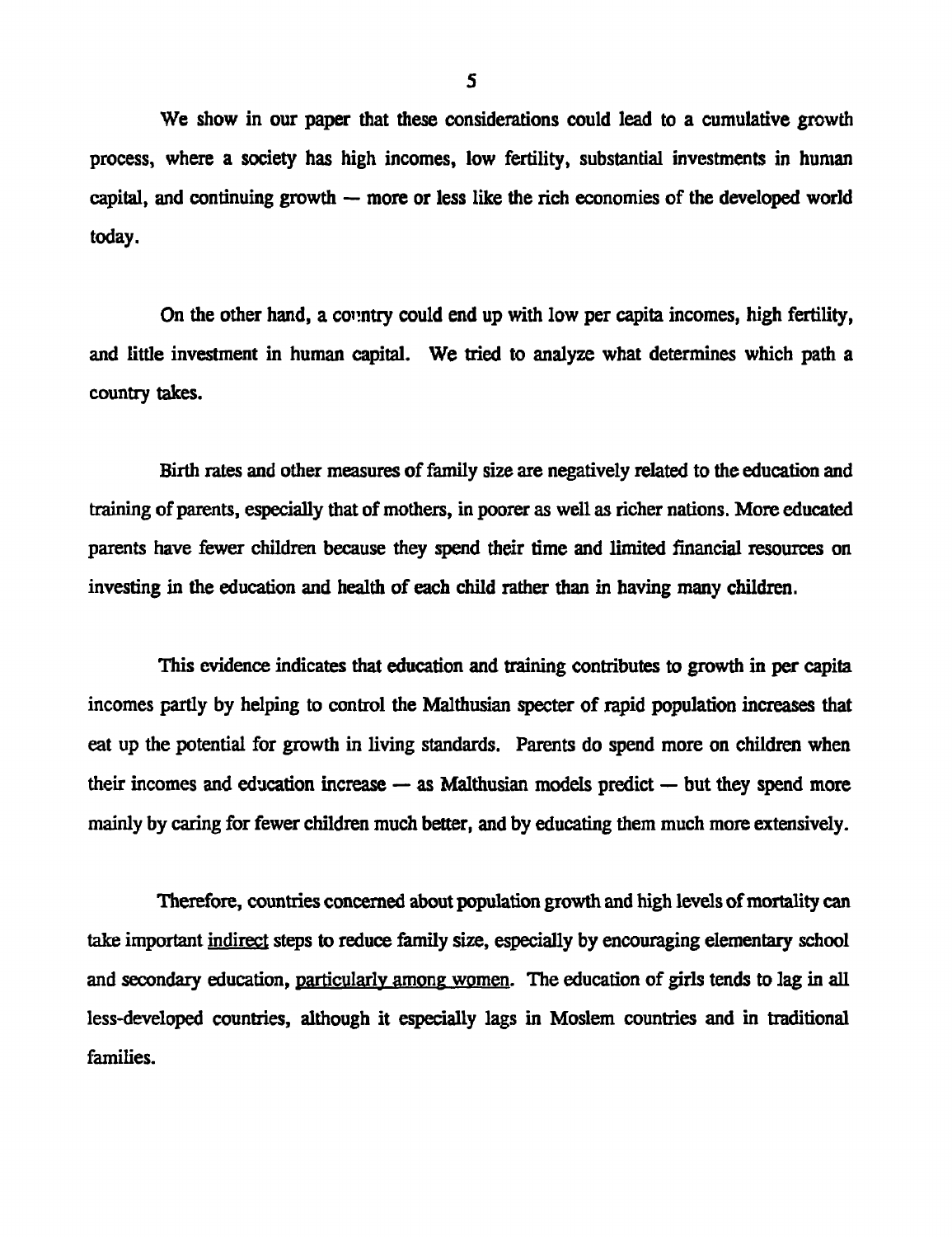Mexico's experience is very instructive. Although Mexico experienced good economic development in the 1950's and 1960's, birth rates fell little. But since the early 1970's, the fall in fertility has been spectacular: the total fertility rate was cut by more than 50 percent.

A study by Dr. Gabriel Martinez of the Mexican government shows that the decline in fertility was closely related to the growing education of women as well as to general economic development. Only about 17 percent of teenage girls were enrolled in secondary schools in 1970, but this rate grew spectacularly by 1990 to over 50 percent.

Less frequently appreciated is that greater education of parents, perhaps especially of mothers, also tends to improve the treatment of daughters. For example, several studies have shown a significant preference for sons in China, India, and other parts of Asia. Korea, for example, has been experiencing an increase in the relative number of male births, but this tendency is absent among educated parents, who presumably have less of a preference for boys. I also believe that the gap between the education of sons and daughters is sinaller when parents are more educated, but I have not seen any evidence.

More educated men and women tend to invest more in their own health and the health of their children. Indeed, education may be the most important single personal determinant of a person' health and life expectancy. I will only mention a few examples of the considerable evidence on the link between education and health.

Educated persons in the US and other rich nations are the least likely to smoke. Smoking in the United States is now found in significant numbers only among those with no college education, and is especially common among high school dropouts.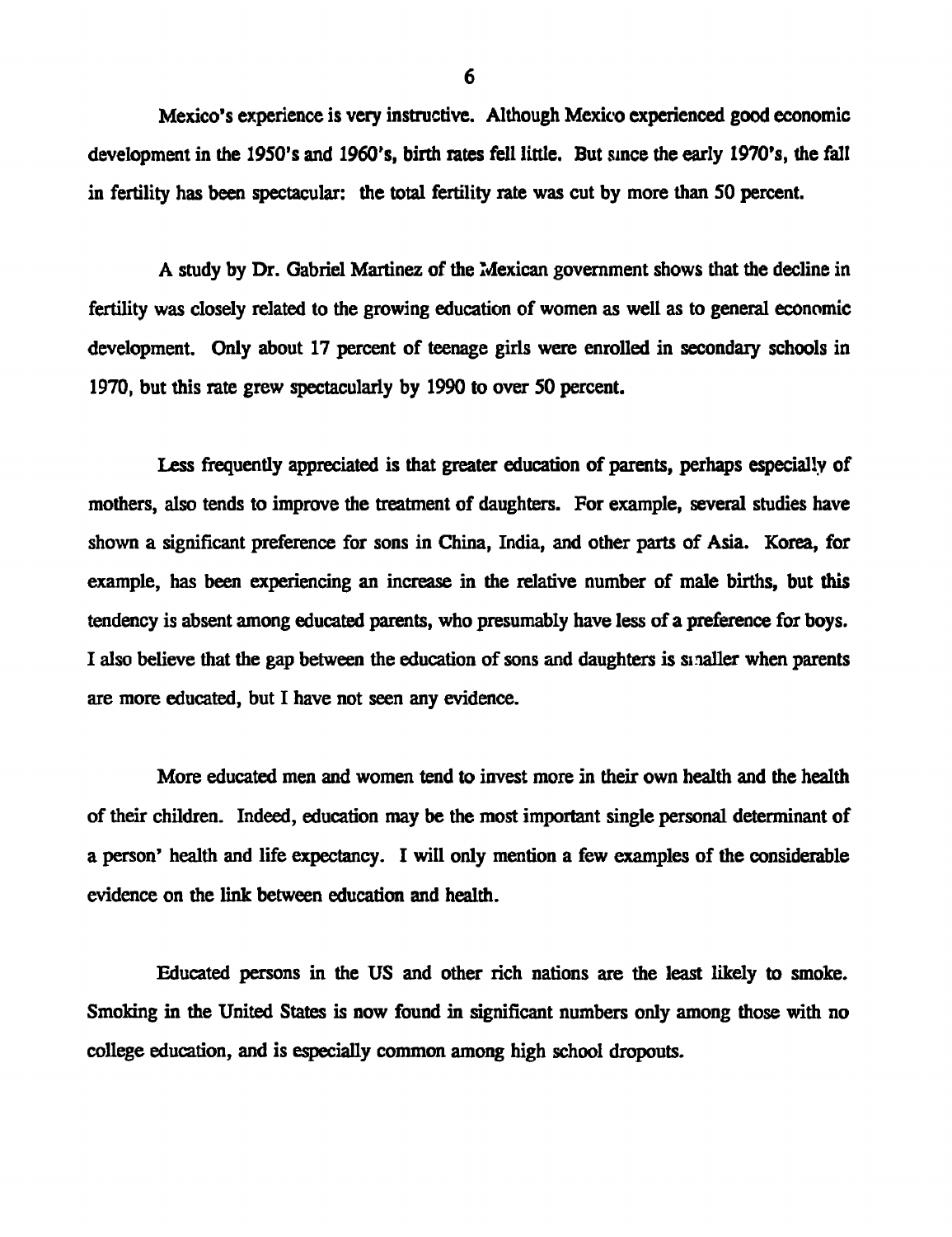Education of the poor helps improve their food intake not only by raising their incomes and spending on food, but also by inducing them to make better, i.e., healthier, choices. All the studies from different nations I have seen indicate that educated persons tend to consume a healthier diet even when the total amount spent on food is held constant.

A recent study at Chicago shows that education increases the use of condoms among single males in the urban United States, presumably in large measure to help protect against HIV infections.

Of course, the relation between education and better health and life expectancy involves causation in both directions. Greater health and lower mortality also induces larger investments in education and other human capital since rates of return on these investments are greater when the expected amount of working time is greater.

Dr. David Meltzer of Brigham and Women's Hospital in Boston shows in his dissertation that the large reductions in adult mortality which occurred during the past half century in less developed nations significantly increased rates of return to schooling. He also shows that the decline in mortality in these nations and the higher rates of return induced a fall in fertility, presumably partly by encouraging parents to invest less in the number of children and more in the human capital per child.

These links between education and mortality help explain why there is not an unambiguous relation between population growth and economic growth. Greater population growth that is mainly due to deciining adult mortality tends to raise economic growth by stimulating investments in schooling and other human capital  $-$  which is what Meltzer finds in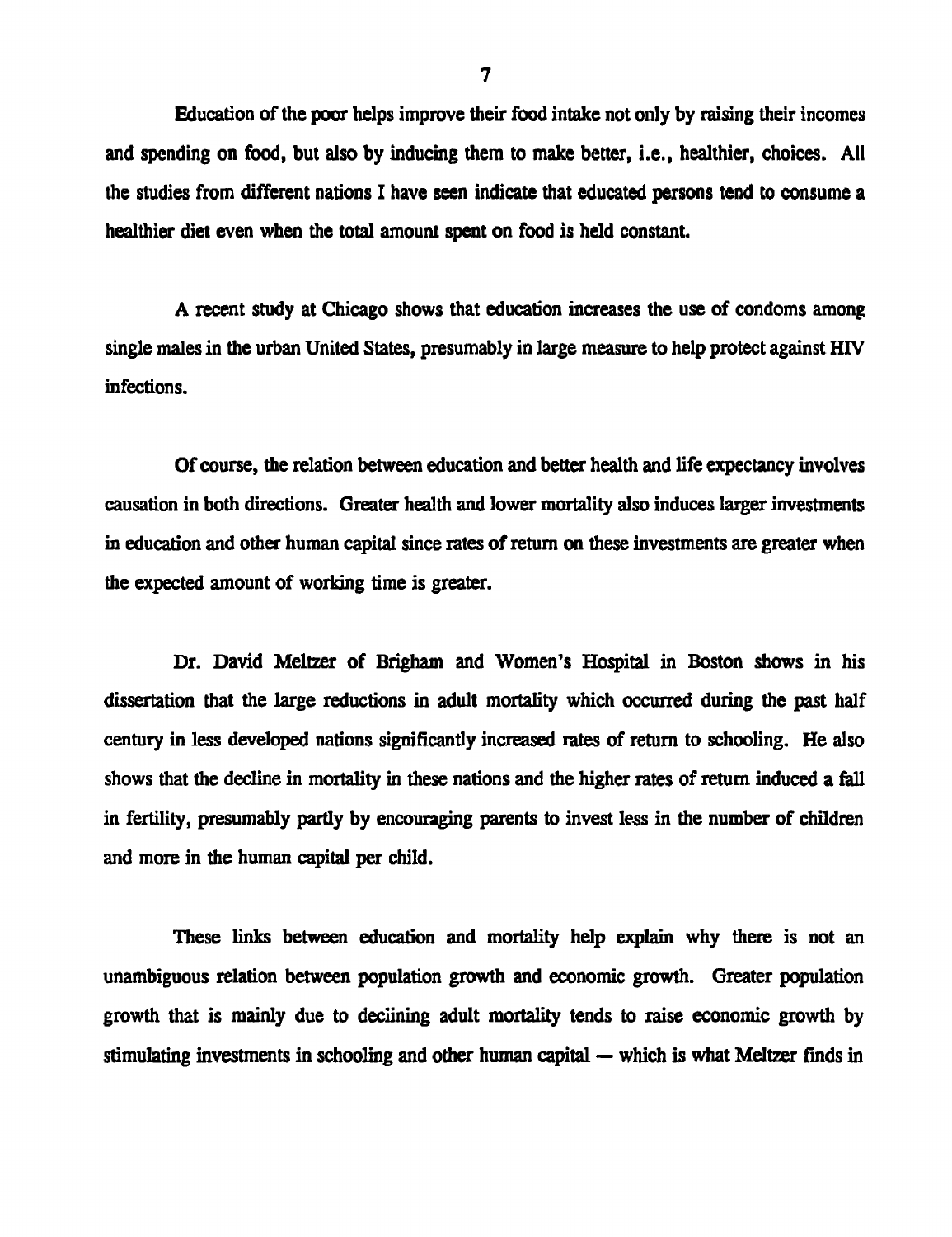analyzing growth of less-developed nations since 1960. However, by the same token, more rapid increases in population due to rising fertility may retard growth in per capita incomes by discouraging investments in human capital.

The modem economic environment places more of a premium on education, training, and other sources of knowledge than was true even 50 years ago. This can be inferred from changes in the relation between education and earnings within countries. In the United States during most of the past 40 years, college graduates earned on the average about 40 to 50 percent more than high school graduates, and the latter earned about 30 percent more than high school drop-outs.

The advantages of completing high school and going on to higher education have risen substantially during the past 20 years in the United States and many European countries. I believe this is mainly due to an increasing value in modern economies of having greater command over information and skills.

Education-earnings differentials are generally much larger in developing countries  $$ as George Psacharopouios has clearly shown. His recent update suggests a mixed picture for these countries during the 1980s: declines in retums to elementary and high school -4ucation, but increased returns to higher education. This may be consistent with the widening differenfials in rich countries since many developed countries had significant increases during the 1980s in the number of workers with elementary and high school educations. A study for South Korea, for example, shows that greater supply during the past 20 years outweighed the increased demand for more educated persons.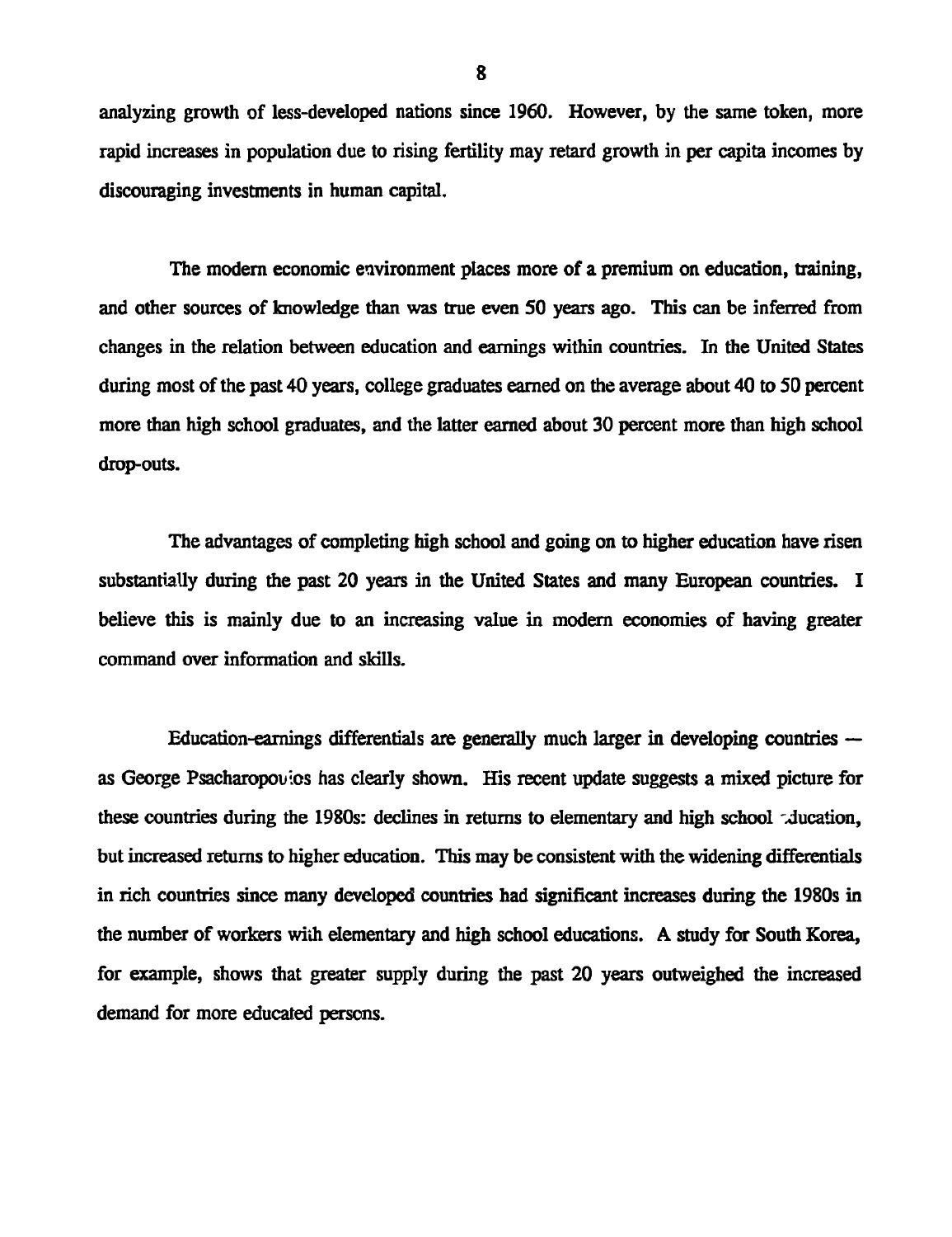Education and training not only promote growth and efficiency, but they can reduce inequality and the impact of disadvantaged backgrounds. Education is the most effective way for able young people of poor backgrounds to rise in the economic hierarchy because human capital is the main asset of 90 percent of any population. This is why income inequality in a nation is greater when inequality in education is greater. Indeed, income inequality is more generally related to inequality in all types of human capital: in training and health as well as in schooling.

Therefore, it is not surprising that the increased inequality in incomes in the United States since the mid-seventies has been caused in good part by larger returns to schooling and other training, and that many countries, like Mexico and Brazil, have major pockets of poverty related to regional disparities in opportunities for education

Of course, human capital is not of much use to an economy if trained personnel are not effectively used. If there is inefficient organization of production, people will go into the wrong specialties because of bad incentives. For exaample, if wage-price controls do not allow bettertrained persons to earn more, there is little incentive to invest in on-the-job and other training.

Thus there is interaction between investments in human capital and the functioning and organization of the economy. For example, without markets and competition, education's contributions to an economy are blunted, and even an extensive education system will not lead to economic progress. This happened in the former Soviet Union and elsewhere in the communist world. Many of these nations had widespread education programs, which looked good on paper, but their economic system wasted most of the educated personnel. In the 1960s and 1970s human capital analysts did not sufficiently appreciate the important interactions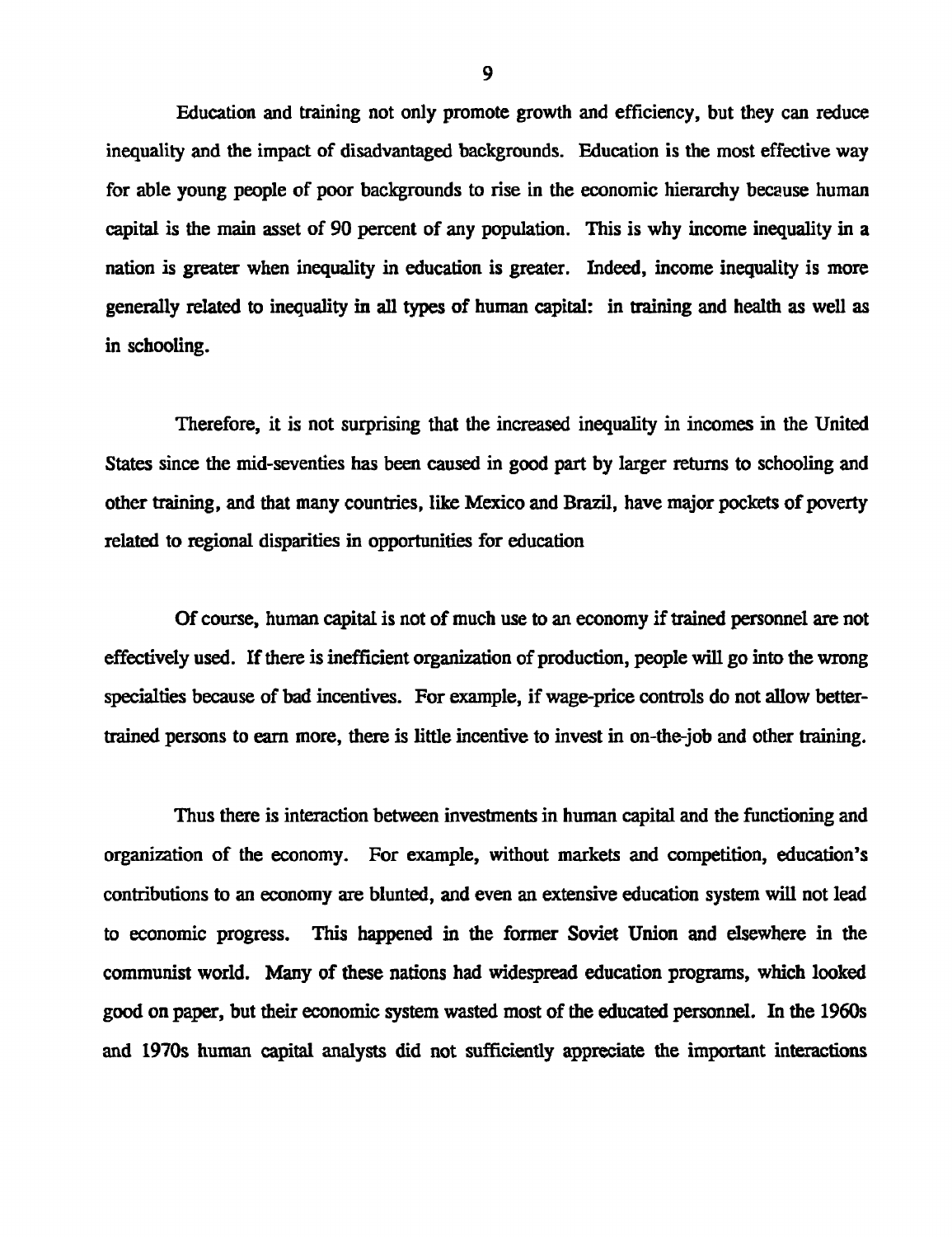between human capital and public policies in determining the effects of human capital on economic growth.

#### Reforming Education

The role of human capital in the economy means that policies toward education, health, and other investments are important partly for their implications about economic prosperity, economic growth, and income inequality. I would like to make a few points on education policy before closing.

In many countries not enough is spent on education, and what is spent is often spent inefficiently. Let me add some remarks about efficiency.

Education through secondary school tends to be dominated by public schools that charge no tuition; e.g., 90 percent of students in the United States are in public elementary or high schools. Persons generally go to school in the neighborhoods where they live, or in larger geographic units. Curricula and other programs are determined politically. There is no need for schools to compete for students by offering better programs or through tuition charges since the supply of students to a school is largely given.

This system works reasonably well for upper- and middle-class students, for their parents exercise considerable control over the schooling of their children. When these parents are dissatisfied with public schools, they may have means to enroll their children in private schools. Or they can move to communities with public schools more to their liking. Indeed, suburban communities in many developed countries compete for residents partly through the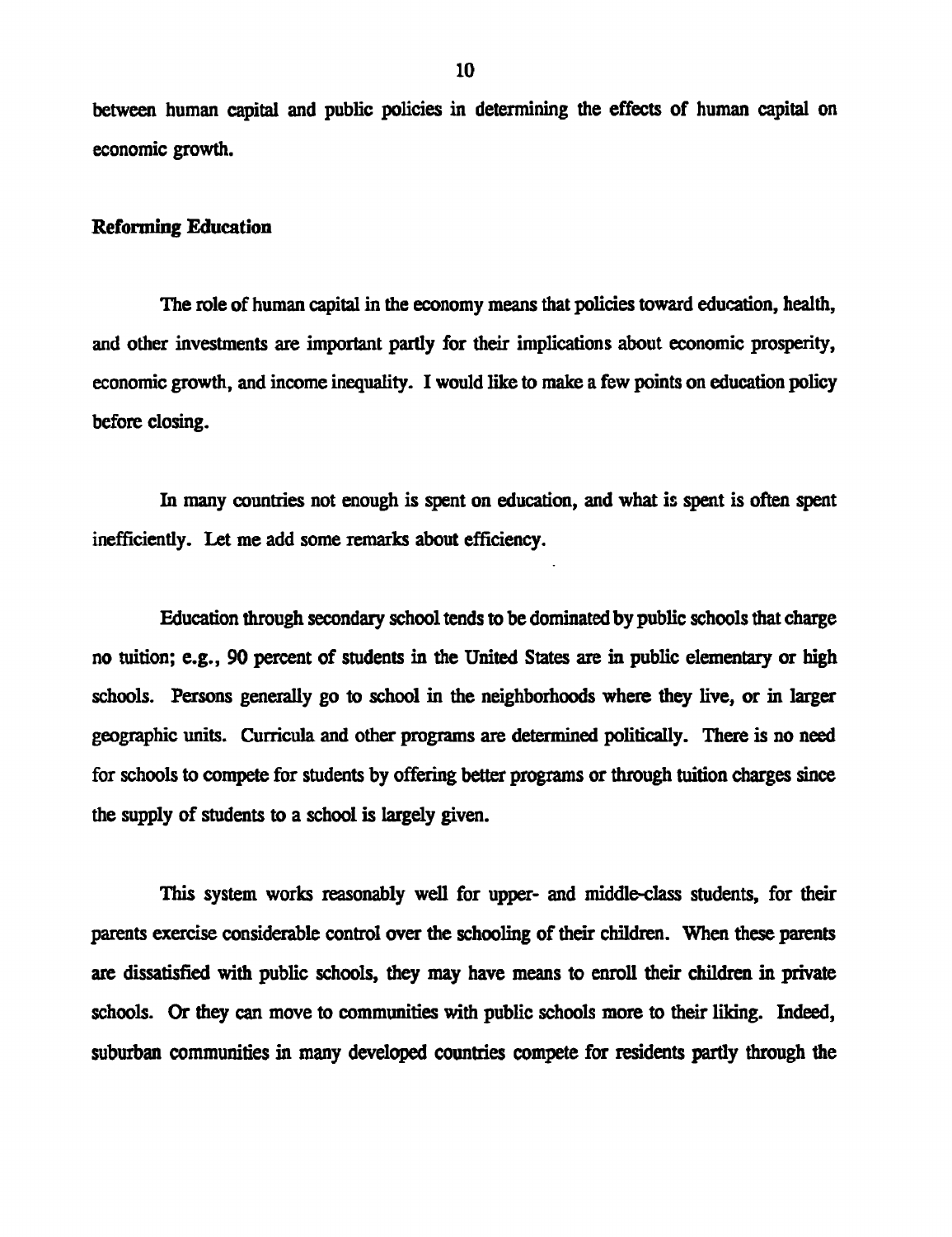quality of their public schools. So to speak, residents vote with their feet if they do not like the public schools in their neighborhood.

But this system does not do justice to the schooling demands of poorer families who need good schools to overcome weak family training and learning. Disadvantaged families cannot afford private-school tuition and can seldom move to communities with better public schools. Usually they must accept whatever public schools are available to them, no matter how bad.

To remedy these defects a proposal that is growing in popularity is to give vouchers to students that they can use to help pay their tuition at any school, private or public, that accepts them. Versions of this system have been partially implemented in Sweden, Denmark, Chile, and on a small scale in the United States.

I believe that the best voucher system is limited to poor families. This is partly for fiscal reasons, but mainly because the bottom quarter or so of the population are most in need of better education, and the poor are most likely to benefit from competition by private schools.

Vouchers are a way to help partally privatize the provision of schooling, and fits in with efforts to privatize other sectors. Those public schools that cannot compete will lose students and may be forced to close. On the whole, private schools do a better job of educating their pupils.

The World Bank studied private and public schools in Colombia and Tanzania. But the most detailed studies compare public and private high-school education in the United States.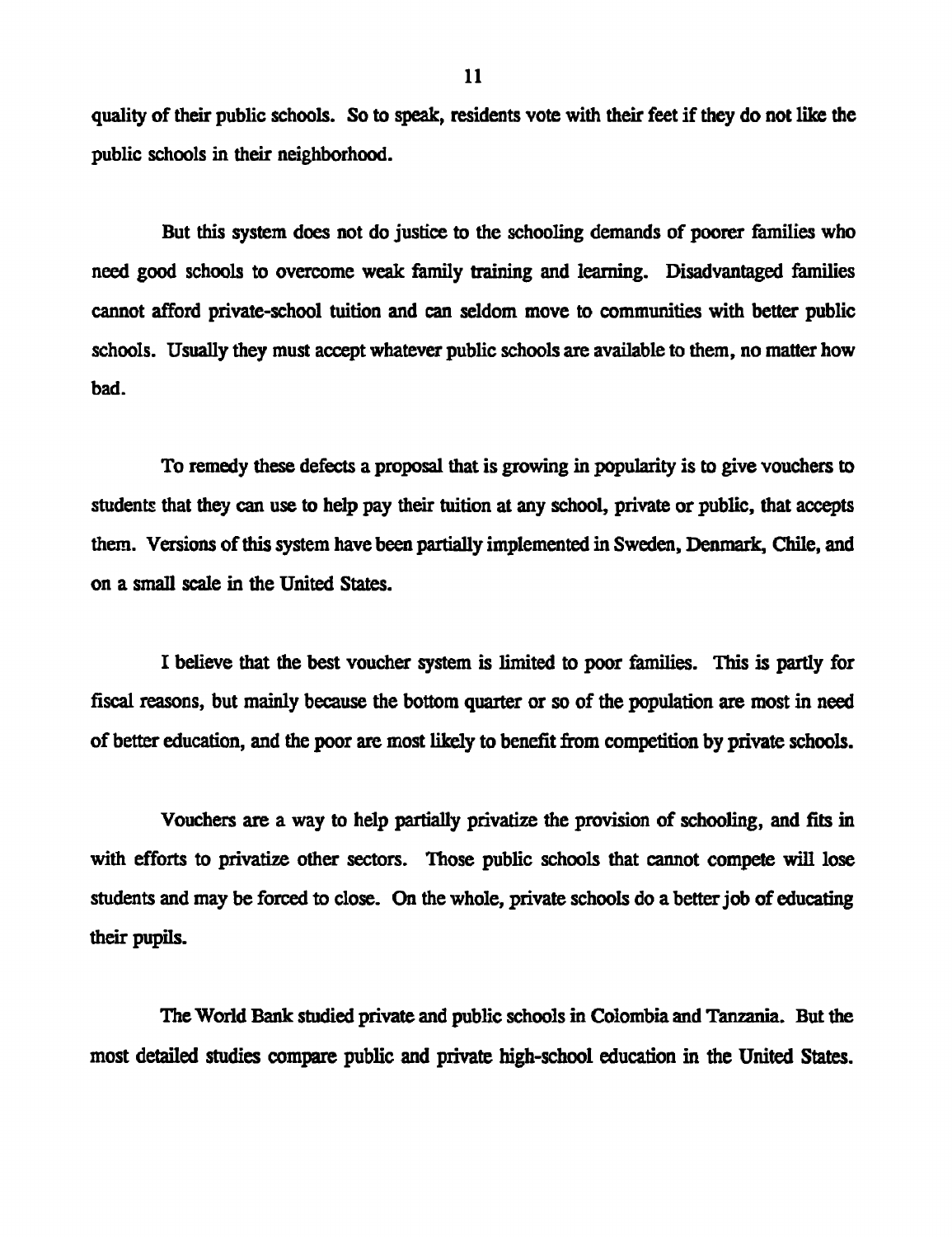Private schools here, especially Catholic schools, spend much less per student than big-city public high schools, yet they are more successful in raising the performance and cutting the dropout rates of pupils. The reasons are not clear, although these schools are less subject to political interference that limits disciplinary procedures, and they manage to get parents and the neighborhood community closely involved in their programs.

Two recent studies at Chicago show that private schools in the United States raise earnings and other performance measures even after detailed efforts to implement selectivity corrections for the unobserved characteristics of students who attend private schools. What is especially important for this talk and the proposal to have vouchers for poor families is the evidence from these studies that students from disadvantaged backgrounds tend to gain the most from attending private schools. This is not surprising in light of the more extensive choices available to middle class and rich students.

I will be even briefer about whether education policy in developing nations should promote mass education rather than university and other education of elites. I do not believe there is a hard and fast answer that holds everywhere and for all times. But the apparent high rates of return to the first 9-12 years of schooling in practically all nations  $-$  especially in less developed ones  $-$  suggests that at least in early stages of development, the best policy is to have a broad reach, so that the vast majority of the population attain decent schooling levels.

The emphasis on mass education is also supported by the positive effects of elementary school and high school education on investments in health.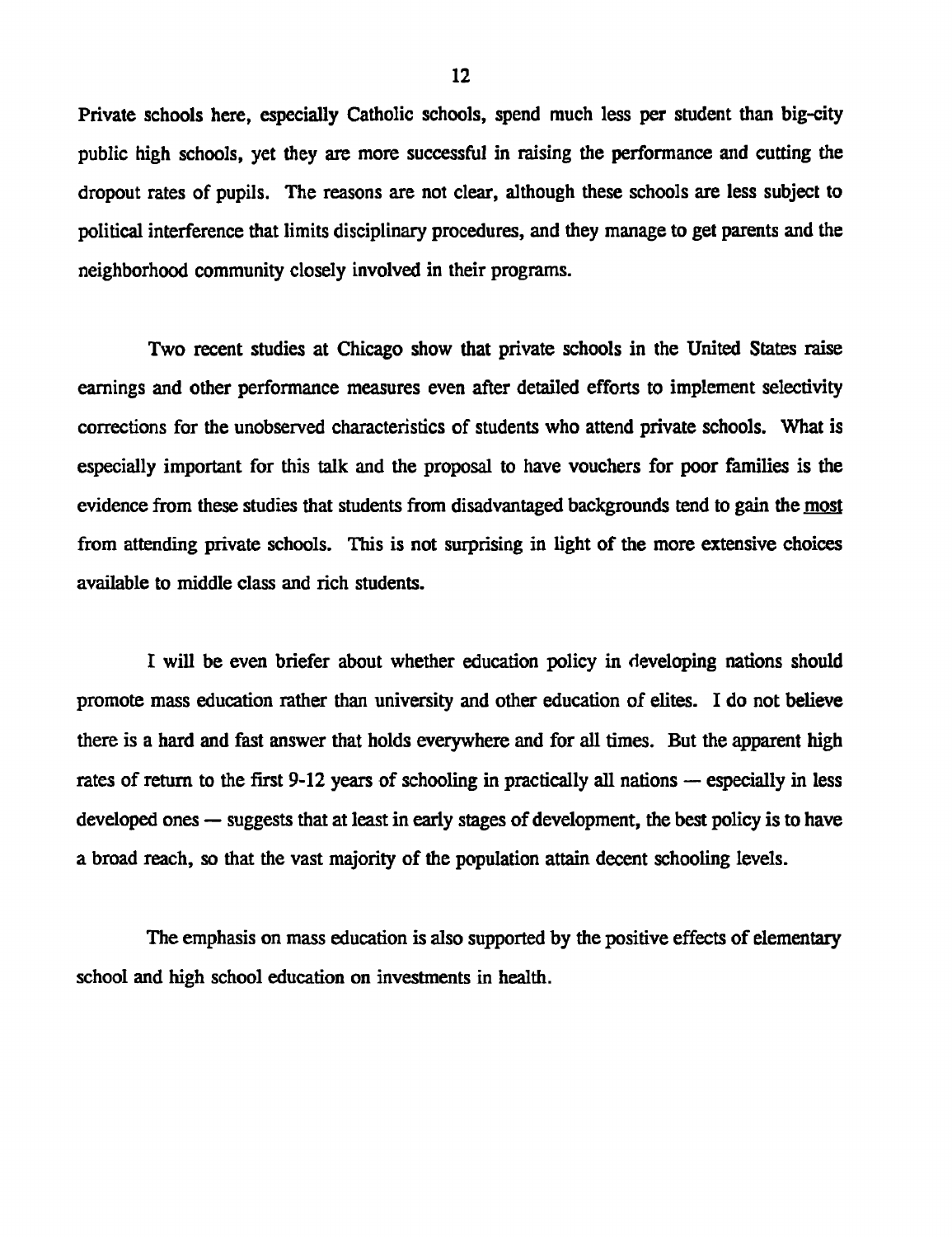# **Conclusion**

I have discussed some evidence that relates investments in education and other human capital to employment and earnings, health and mortality, fertility and family size, and discrimination against girls in education, diet, and other ways. All in all, I believe the case is overwhelming that investments in human capital are one of the most effective ways to raise the poor to decent levels of income and health.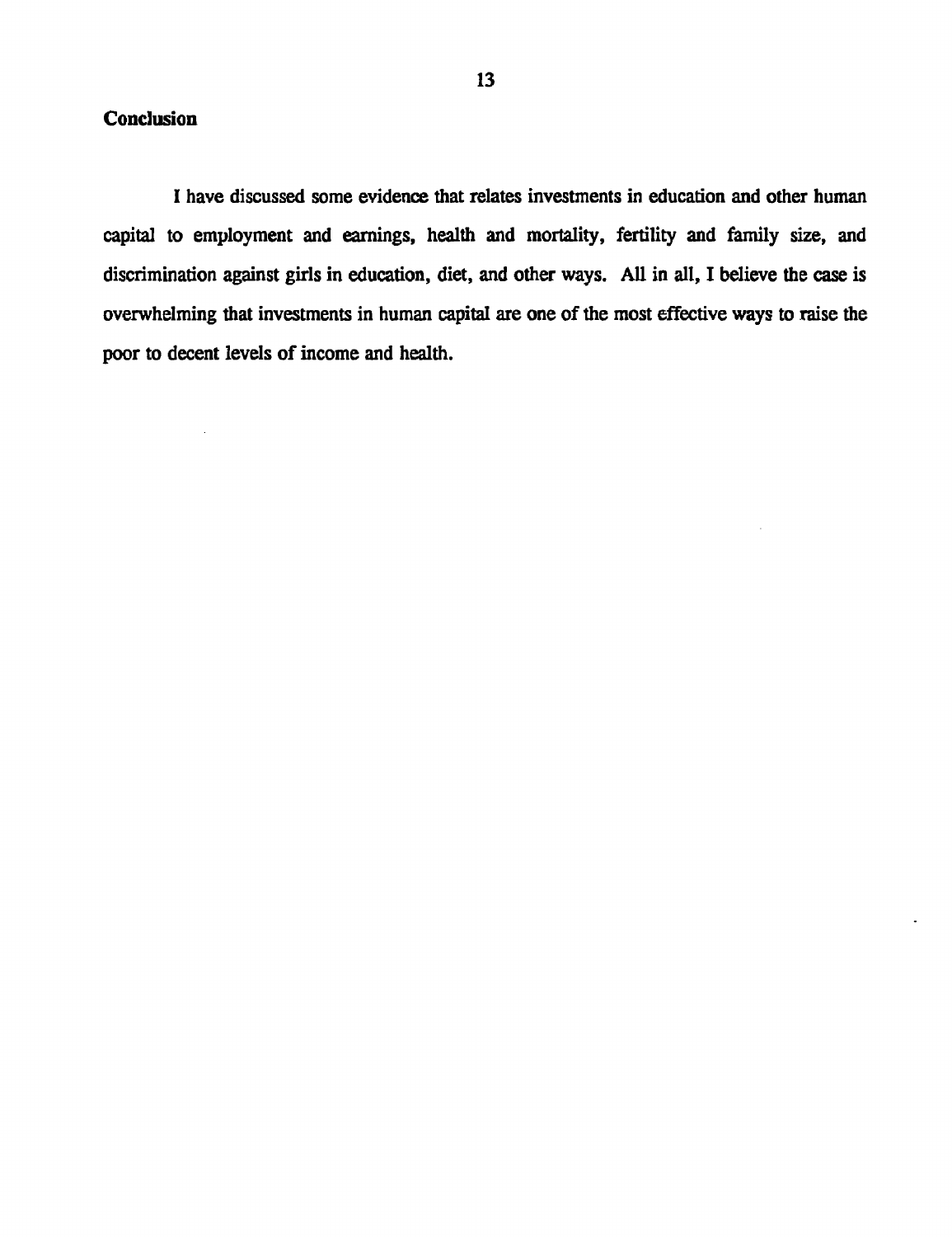14

### Questions from the Floor and Professor Becker's Responses

QUESTION: *For a country to take its place in the world economy, to be able to provide the kind of human capital that is necessary to make foreign investment want to come in, they need a certain critical mass of highly educated people, and that in a large number of developing countries that critical mass isn't there. So the question is, is there any research that would shed light on this question that there is some critical mass of highly trained people that is necessary for an economy really to stan growing rapidly?*

ANSWER: There is such a critical mass. The real issue for public policy is deciding between a few percentage points of the population or a large fraction of those people. Do you want to take a really small fraction of people and put them all the way through? It is very expensive to do that, because the higher up you get, the more expensive is your education. Or do you want to put a small fraction of people aU the way through and put the bulk of the people ising up to elementary and then ultimately to some high school education?

The most important feature in terms of attracting foreign investment is not whether a country has an elite or well-educated people. It is whether the workers that they encounter there in terms of literacy, work habits, and potential knowledge, are sufficiently skilled or can be taught, that they can be used to produce the products that the companies are thinking of locating there. That is the first decision, the first issue that foreign investors will think about.

I think, for example, the countries that have attracted a lot of investment have done so not mainly because there has been a large elite of college graduates, but because they had not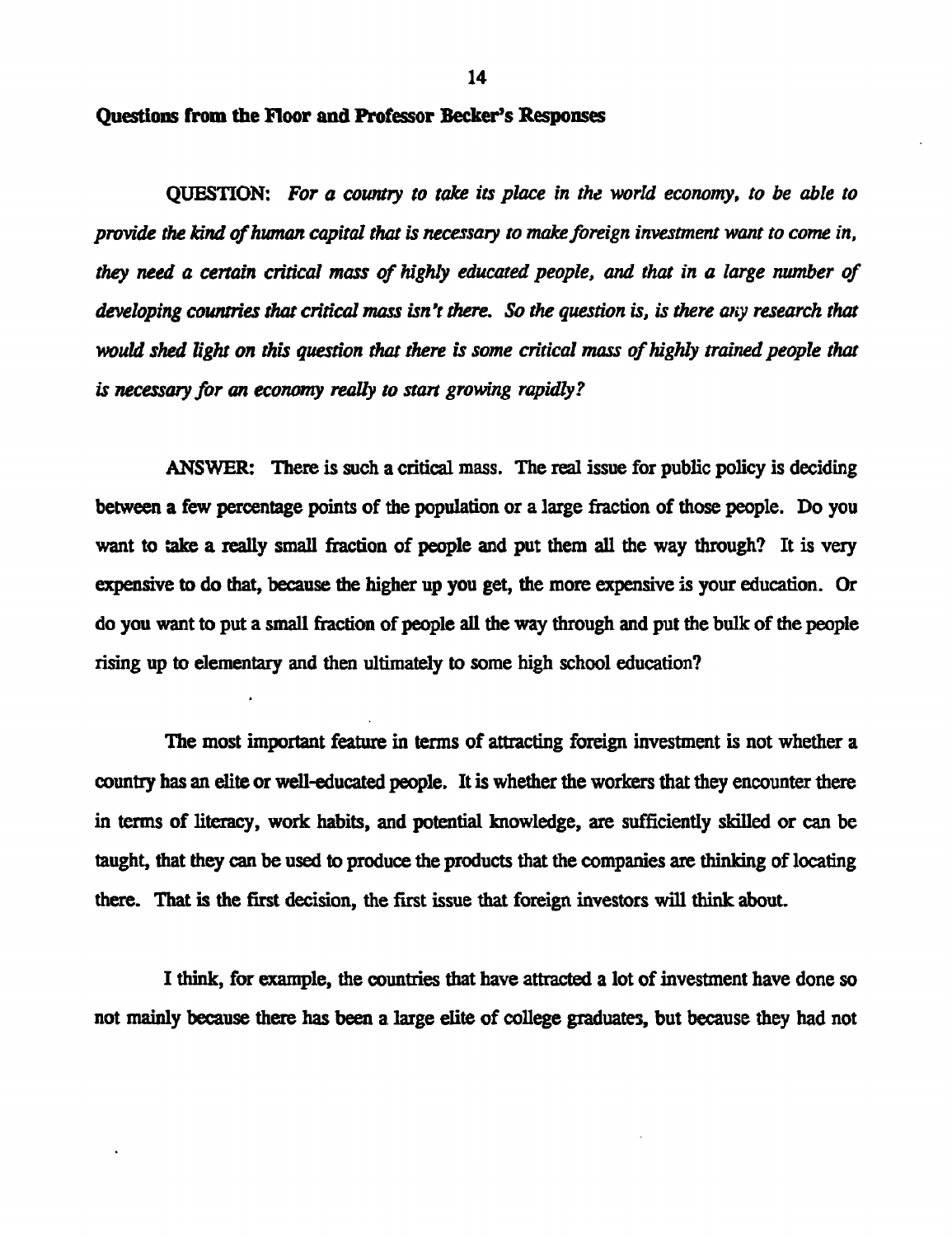just cheap labor, but cheap labor that is efficient  $-$  labor that can produce enough, given what you have to spend, and who know enough and work hard enough.

If you want to ask where the relevant division should be placed, at the margin I think for most of the developing nations, it isn't so much a shortage of college-educated people that is holding them back, but it is what kind of education the poor of South America or Mexico or India are getting. Can we make this a much more attractive and hard-working and efficient labor force by bringing that fraction of the population up to decent levels?

#### QUESTION: *Can you talk about the role of training and development?*

ANSWER: The locus of training should be in the private sector. The financing of it, maybe most of that should be in the private sector, as well. People and companies would be willing to pay for training if it pays off. The biggest evaluation of retraining programs I know of finds by a big margin that the private sector-based retraining and training programs are far more successful in terms of rates of return than the public sector training.

QUESTION: *In a nunber of countries, in spite of high retunms to primary education, we see dwindling enrollments in primary schools. Do you have an explanation for why this is so and what could be done about it?*

ANSWER: What has happened to income in these countries? A lot of countries have suffered a lot in the last decade or so in terms of incomes, and we know that is related to my last remark about efficient investments by different families. When family incomes go down, they cut enrollments of their children.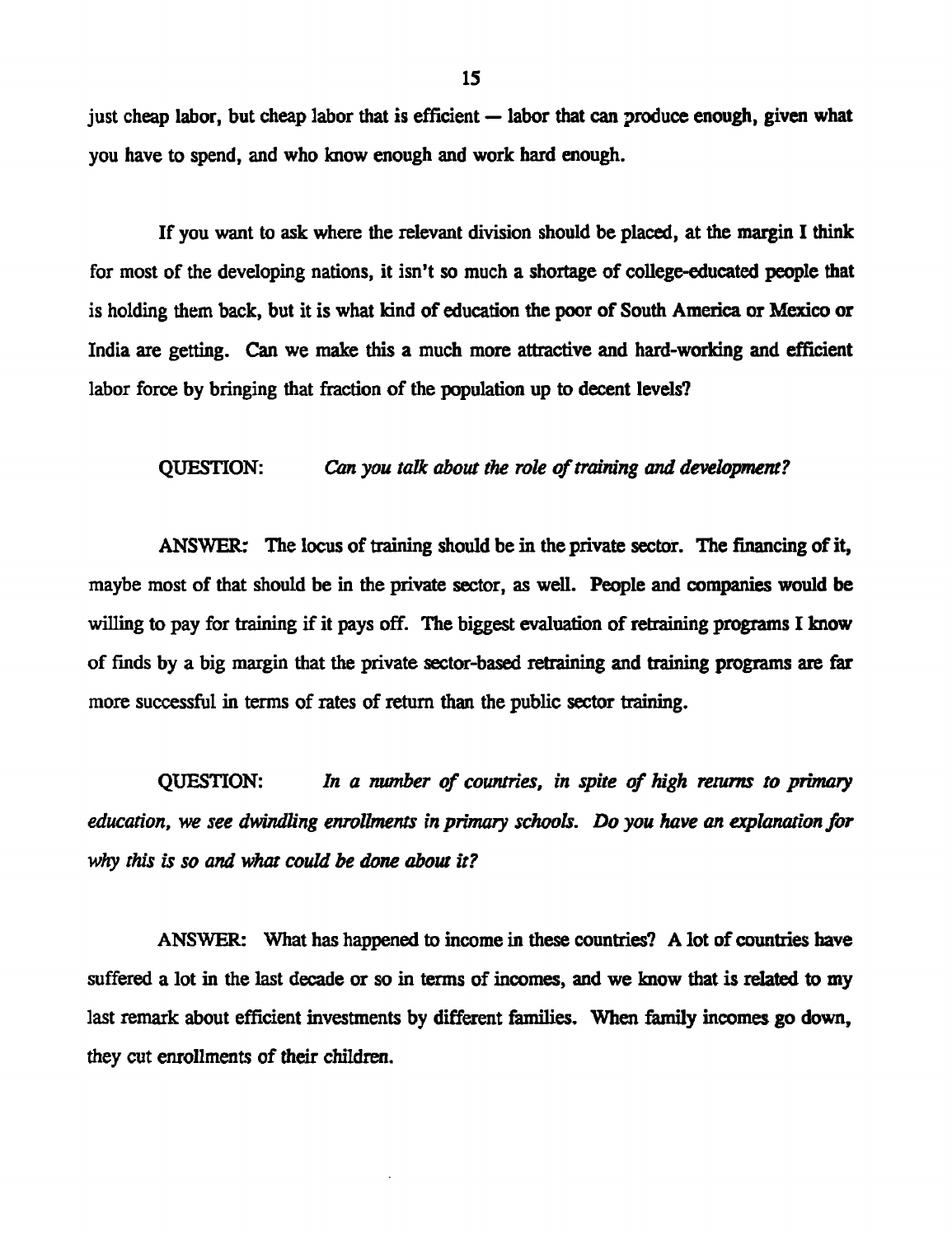QUESTION: *Do you recommend some policies that would increase their income level and purchasing power?*

ANSWER: In poor countries, children's labor is important, and farnilies have to make the calculation  $-$  even with a voucher to pay for tuition or with free schooling, they are giving up these foregone earnings. I think, therefore, a relevant government policy wants to attract people into school beyond simply compulsory school. To make that have some value, I would contemplate maybe adding to this voucher a component that would go to the families that would help make up some of the lost income of the families.

QUESTION: *What would you advise a country that is interested in improving the quality of basic schooling outcomes for childrenfrom poor homes, if their tradeoff is inproving the quality of primary schooling versus providing access to initial schooling in the very early years, let's say ages 4 and 5?*

ANSWER: Early childhood interventions are important and they become cumulative. It is possible to improve the quality of the schools by trying to bring in  $-$  either private or public  $-$  more competition.

QUESTION: *May we have your comment on general education versus technical vocational training?*

ANSWER: One of the traditional cases for liberal education is precisely that, in the long run, as economies change and we don't know what the future will bring, a broader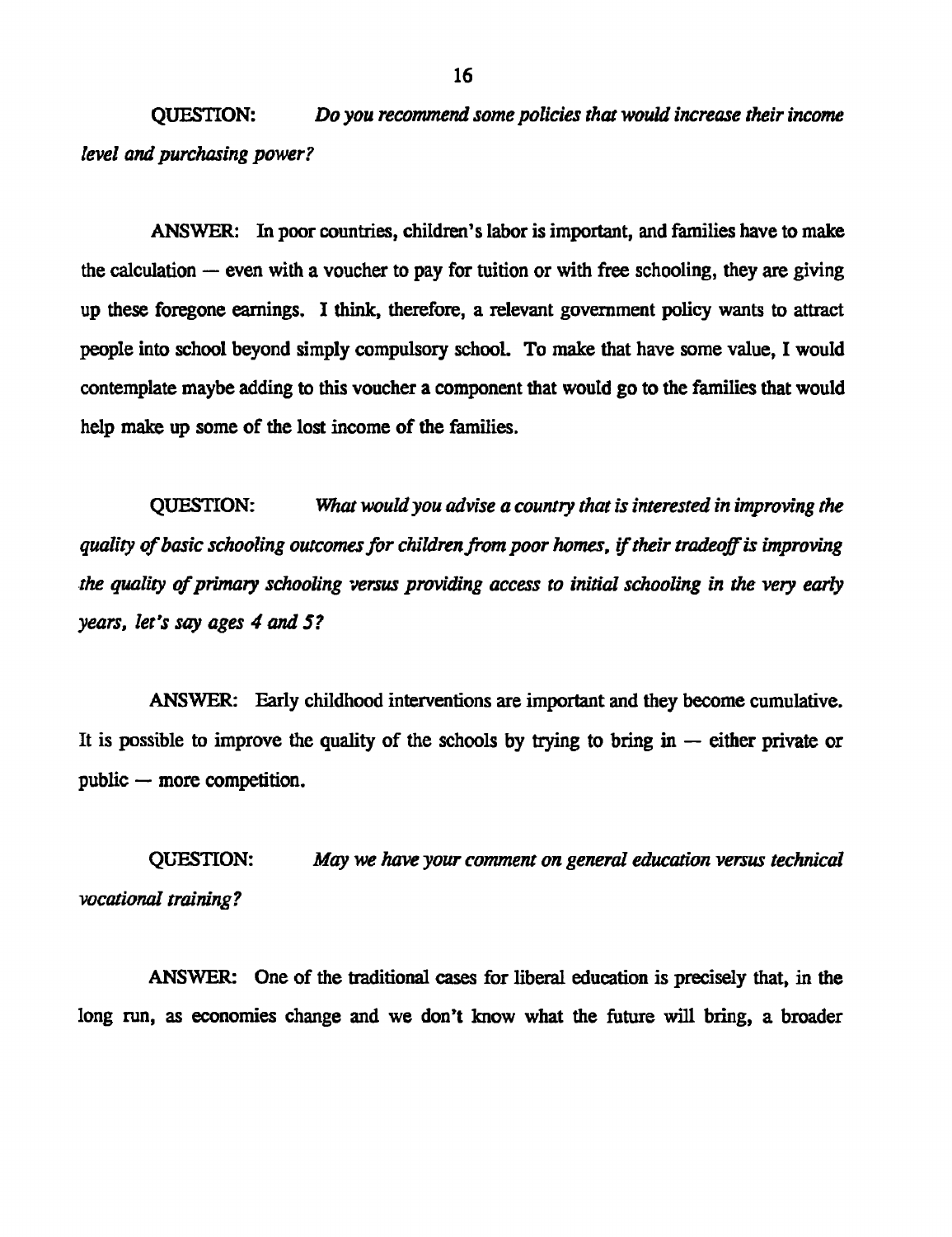education of general knowledge and skills is most effective in providing precisely that. So I don't think there is a conflict between the two. It is a short-run versus a long-run.

I don't believe that schools are the appropriate place to provide vocational type education, not for very subtle reasons, but for obvious reasons. Schools aren't making the products, they don't know what is necessary, they don't keep up to date.

One alternative is vocational schools. But if you want to give them job-related training, it seems to me the best way to do that is on the job, and the way to do that is with vouchers. I come back to the voucher, because a voucher is just a general technique of using government funds to finance private activity.

So I am not against vocational training. I think it is a mistake to put it in a school system on a very large scale. I don't think they do a good job of it. I think you should hamess that to the private sector.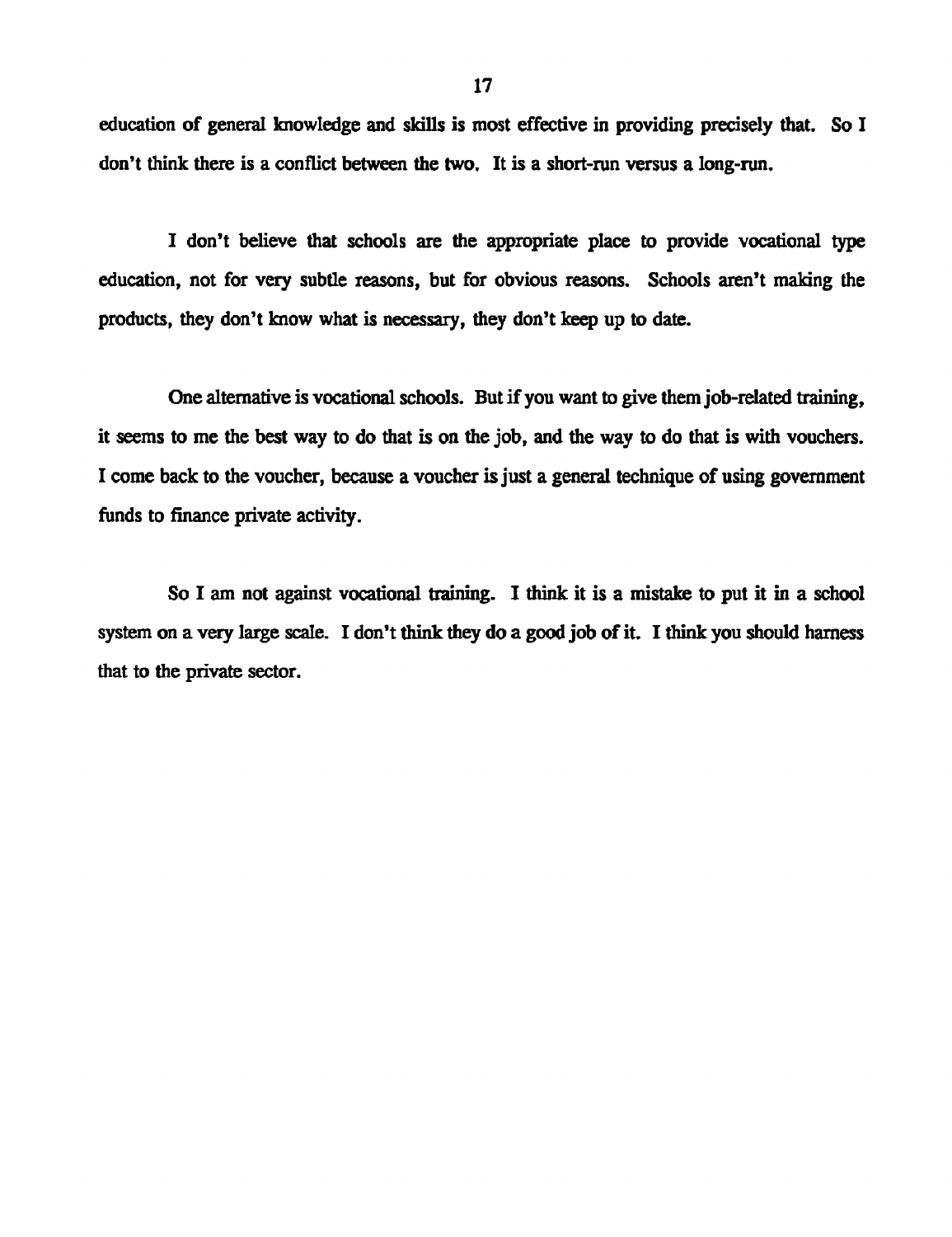## Human Resources Development and Operations Policy Working Paper Series

|         | <b>Title</b>                                                                                                          | <b>Author</b>                                                   | Date              | <b>Contact for</b><br>paper |
|---------|-----------------------------------------------------------------------------------------------------------------------|-----------------------------------------------------------------|-------------------|-----------------------------|
| HROWP20 | Participation, Markets and<br>Democracy                                                                               | Deepak Lal                                                      | January 1994      | L. Malca<br>37720           |
| HROWP21 | Safe Motherhood in<br>Francophone Africa                                                                              | Patricia Daly<br><b>Michael Azefor</b><br><b>Boniface Nasah</b> | January 1994      | O. Shoffner<br>37023        |
| HROWP22 | Indigenous People and<br>Poverty in Latin America                                                                     | George Psacharopoulos<br><b>Harry Anthony Patrinos</b>          | February 1994     | I. Conachy<br>33669         |
| HROWP23 | Is Grameen Bank Sustainable?                                                                                          | <b>Shahid Khandker</b><br>Baqui Khalily<br>Zahed Khan           | February 1994     | S. David<br>33752           |
| HROWP24 | <b>Concepts of Educational</b><br><b>Efficiency and Effectiveness</b>                                                 | Marlaine E. Lockheed<br><b>Eric Hanushek</b>                    | <b>March 1994</b> | M. Verbeeck<br>34821        |
| HROWP25 | <b>Scientific Research for</b><br>Development                                                                         | Erik W. Thulstrup                                               | March 1994        | L. Malca<br>37720           |
| HROWP26 | <b>Issues in Education Finance</b><br>and Management in ECA and<br><b>OECD Countries</b>                              | Stephen P. Heyneman                                             | <b>April 1994</b> | <b>B.</b> Cassorla<br>37172 |
| HROWP27 | <b>Vocational Education and</b><br>Training: The Role of the<br>Public Sector in a Market<br>Economy                  | <b>Julian Schweitzer</b>                                        | April 1994        | A. Gonzalez<br>37799        |
| HROWP28 | Social Security Issues and<br><b>Elements of Reform</b>                                                               | Nguyen X. Nguyen                                                | May 1994          | M. Espinosa<br>37599        |
| HROWP29 | <b>Health Problems and Policies</b><br>for Older Women: An<br><b>Emerging Issue in Developing</b><br><b>Countries</b> | Mary Eming Young                                                | May 1994          | O. Shoffner<br>37023        |
| HROWP30 | Language and Education in<br>Latin America: An Overview                                                               | S.M. Cummings<br>Stella Tamayo                                  | May 1994          | M. Espinosa<br>37599        |
| HROWP31 | Does Participation Cost the<br>World Bank More? Emerging<br>Evidence                                                  | Jesko Hentschel                                                 | June 1994         | D. Jenkins<br>37890         |
| HROWP32 | Research as an Input into<br><b>Nutrition Policy Formation</b>                                                        | Harold Alderman                                                 | <b>June 1994</b>  | P. Cook<br>33902            |
| HROWP33 | The Role of the Public and<br>Private Sectors in Health<br>Financing                                                  | Deepak Lal                                                      | June 1994         | M. Espinosa<br>37599        |
| HROWP34 | Social Funds: Guidelines for<br>Design and Implementation                                                             | Soniya Carvalho                                                 | July 1994         | K. Labrie<br>31001          |
| HROWP35 | <b>Pharmaceutical Policies:</b><br>Rationale and Design                                                               | <b>Graham Dukes</b><br>Denis Broun                              | <b>July 1994</b>  | O. Shoffner<br>37023        |